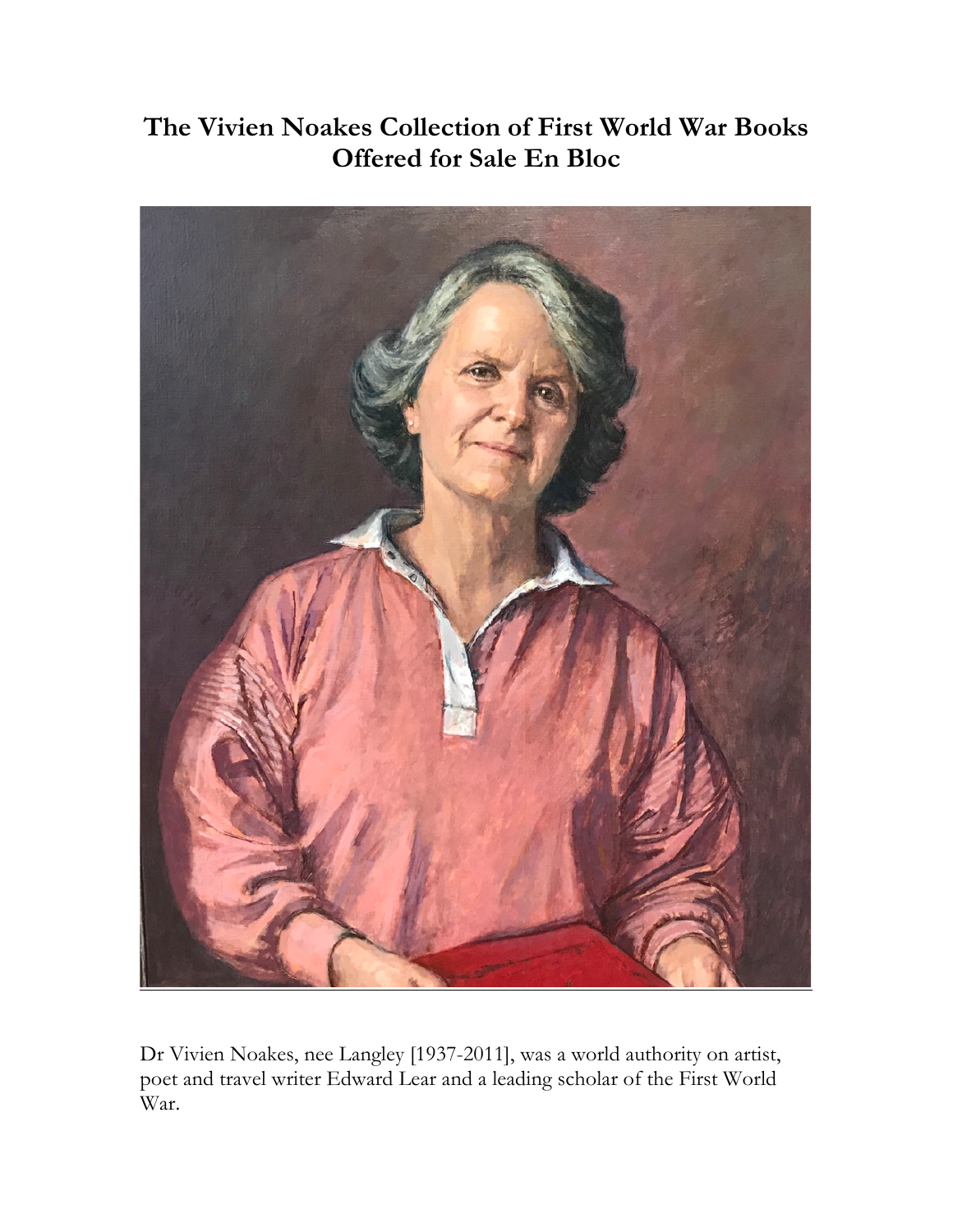She attended Dunottar School and began training as a nurse before marrying the portrait painter Michael Noakes [1933-2018] in 1960. Her acclaimed biography of Lear, 'The Life of a Wanderer' was published in 1968. In 1985 she was guest curator of a major exhibition of Lear's work at the Royal Academy, for which she also wrote the catalogue. In her fifties, she took a first class degree in English at Oxford University. This was followed by a PhD at Somerville College. She lectured on the poet and artist Isaac Rosenberg, whose work in the Imperial War Museum she had catalogued, and published further books on Rosenberg culminating in 2008 with the Oxford University Press edition of all his work. But her interest in the First World War was far-reaching. Two of her uncles enlisted in 1914 and both of them died from injuries received in the war. She was a member of the Oxford First World War Poetry Steering Committee and edited 'Voices of Silence: The Alternative Book of First World War Poetry'.

In 1996, Dr Noakes was elected a Fellow of the Royal Society of Literature. Throughout her career she lectured to universities, museums and galleries across Europe and the USA.

What is offered here is the research library of a meticulous and much-acclaimed scholar and author, which includes many highly collectable and rare items. The collection contains over 460 volumes. Apart from First World War poetry and literature, there are memoirs, diaries and letters of soldiers, nurses and doctors, as well as many academic histories and studies.

Nearly all the books include Vivien Noakes's pencilled notes and marginal markings as well as a record of when and where the books were purchased. A number of the books were given to her by the authors; some include correspondence and cuttings. There are also invitations, tickets and service cards to ceremonies and dedications.

For further information, including a full list of the titles, Please contact, R.G. Watkins Books and Prints, 7 Water Street, Barrington, Ilminster, Somerset TA19 0JR Telephone 01460 54188 email inquiries (@rgwatkins.co.uk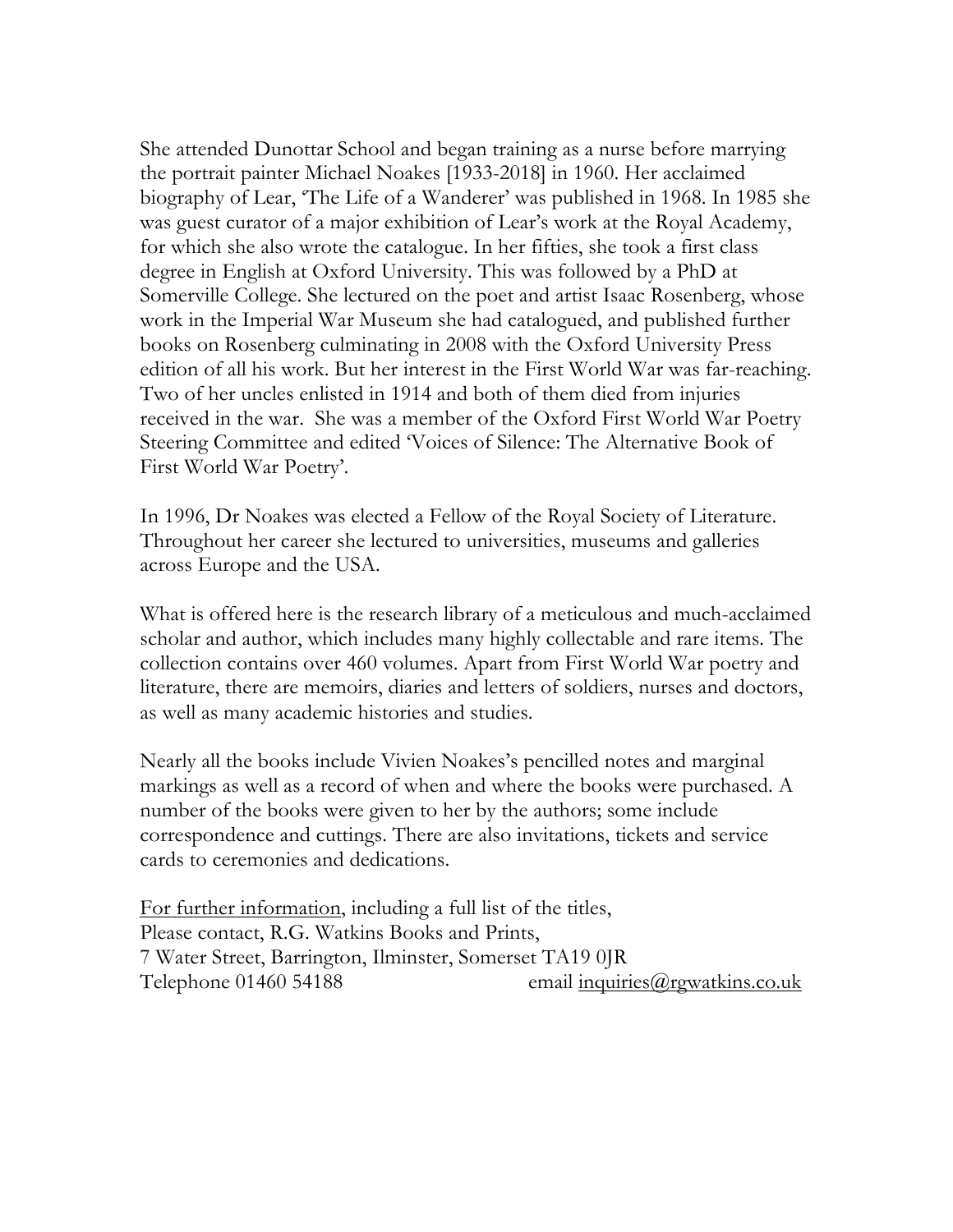



### PHOTOGRAPH ALBUM DARDANELLES NAVAL CAMPAIGN







## SCHOOL OF MUSKETRY WESTMINSTER ABBEY NURSE CAVELL